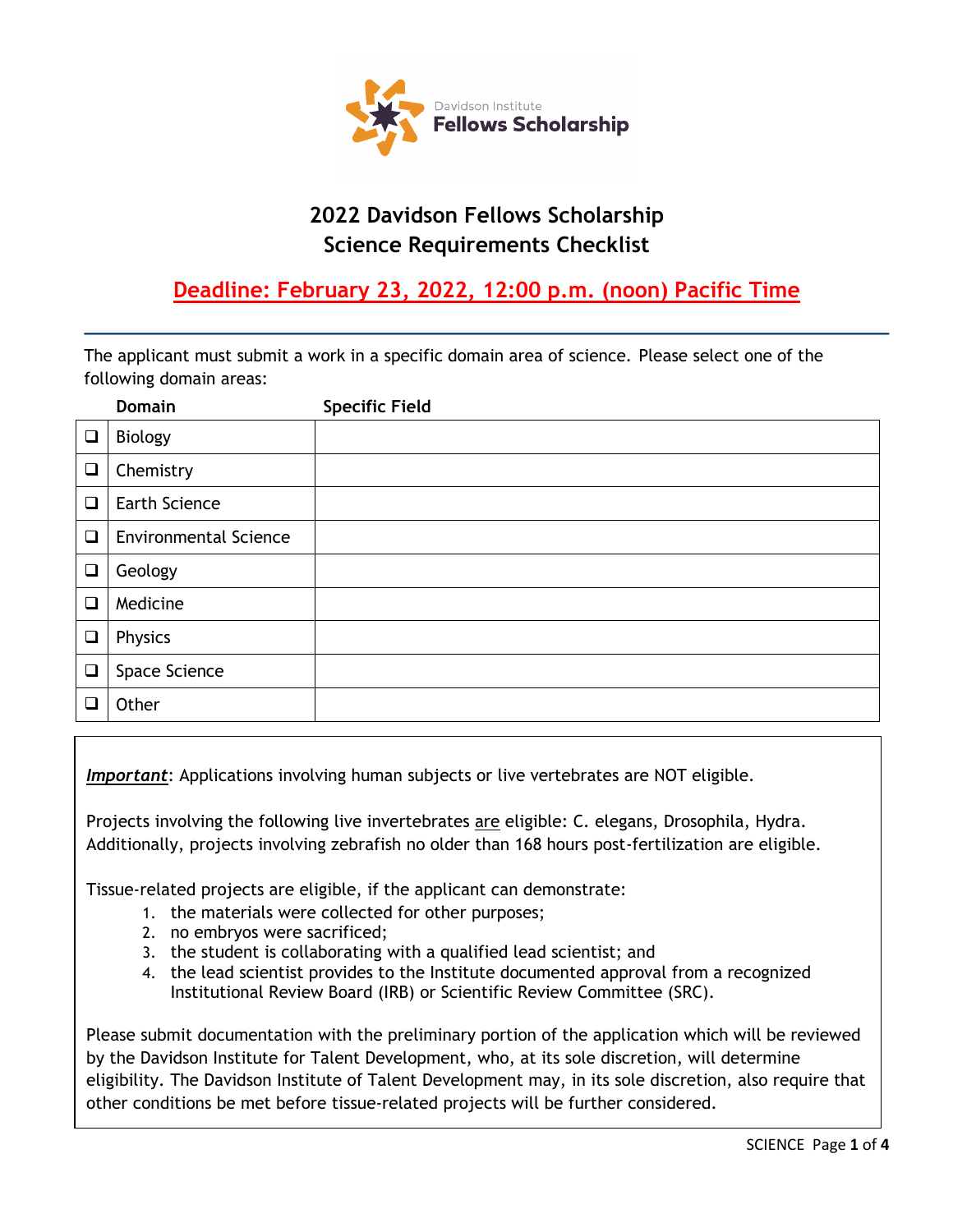

#### **Category Components:**

- o A formal research report including a bibliography.
- $\circ$  A visual model. This model is the visual representation of your research and findings.
- o *If computer code is involved in the submission, please include it when you send your project components AND document the sections you wrote and the sections that were acquired.*

#### Please note:

- The visual model can be as individual as your project. It may be photos, a PowerPoint presentation, graphs, diagrams, illustrations, etc.; your project will dictate how you present your work. We also suggest asking your nominators how to best present your research and findings.
- The formatting of the bibliography should follow the *American Psychological Association Publication Manual* or any other recognized style guide.

#### **Two Nominators Required**

Two individuals who are familiar with your work must each submit a Davidson Fellows Nominating Form. Family members/relatives may not serve as nominators.

Forms must be submitted directly by the nominator to the Davidson Institute on or before the submission deadline of February 23, 2022, 12:00 p.m. (noon) Pacific Time. Both nominators are required. Applications with missing Nominating Forms as of the February 23, 2022 deadline will be disqualified.

### **Attachments to the Davidson Fellows Application**

All attachments are to be completed by the applicant. The word count or length of the attachments is up to the applicant.

Note: Applicants in ALL categories must submit Attachments 1 through 3.

### **ATTACHMENT ONE:** Process Essay

- o **Part One**: Please answer the following questions:
	- What inspired you to pursue this work?
	- How much time (hours/days/months) did it take you to complete this work?
	- How did you organize the work that went into doing it?
	- What difficulties did you encounter and how did you handle them?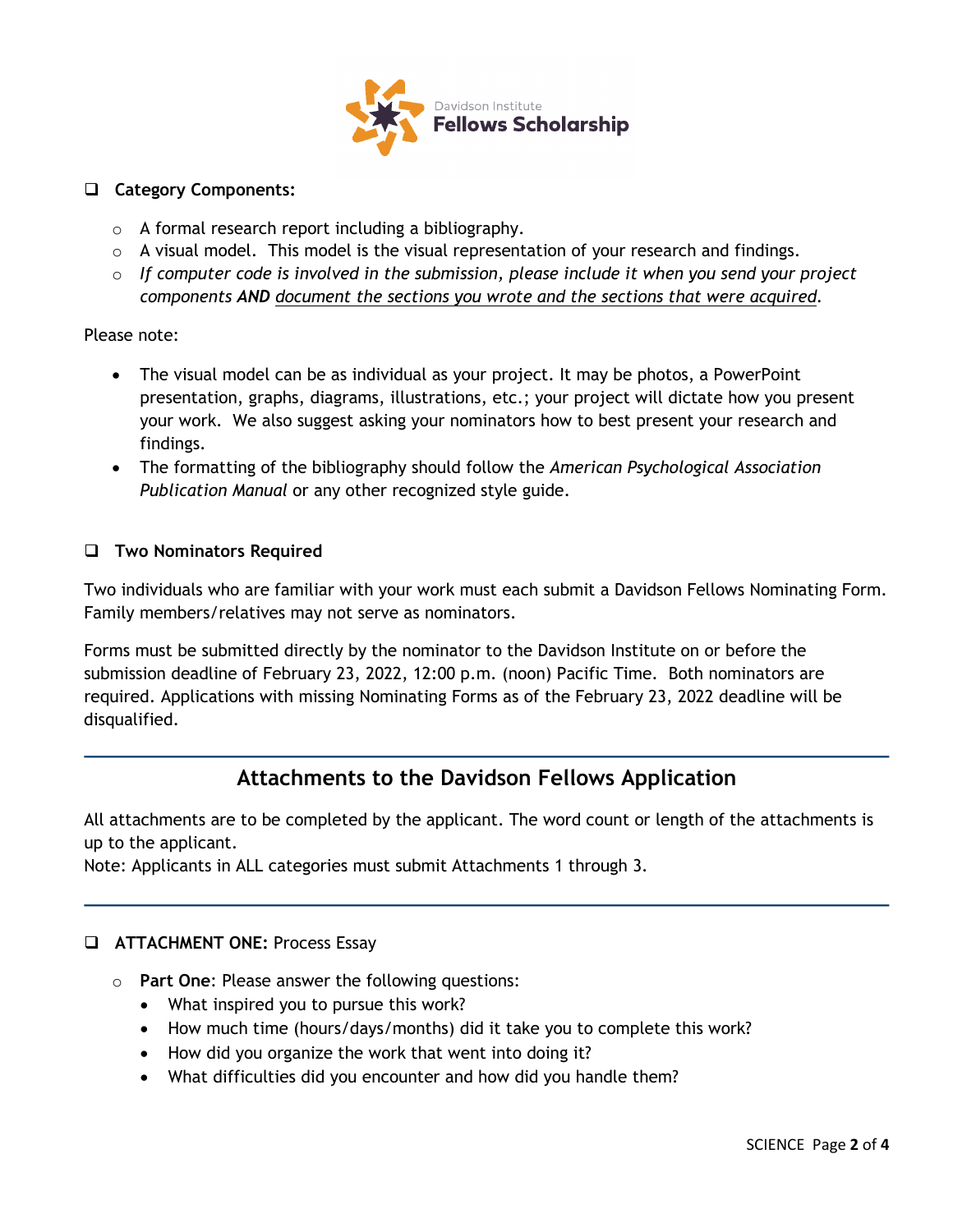

- o **Part Two**: Please answer the following questions:
	- Where was the work completed?
	- Who supervised your work? (Give names, titles, addresses, e-mail, and phone numbers)
	- What help have you received in doing this work?
	- List who helped you and what assistance he/she provided. (Please include individuals who offered equipment, ideas, critiques, materials, methodology, etc.)
- o **Part Three**: Please tell us how Covid-19 has impacted your work. Be candid! It is important for the judging panel to know how the pandemic shutdown affected your work.
	- Did Covid-related school/lab closures impact your research?
	- Have you been able to go back to school and/or lab? If not, where did/have you continue/d your work?
	- If the pandemic affected your research timeline, where do you think your research would be at this point had there not been a pandemic?
	- Did Covid impact your work in other ways?
	- If you have not been able to access your school/lab/other facilities and are submitting your project as it stood when your research locale was closed, please let us know.
	- Tell us about if or how you worked around Covid-related closures.
	- Is there anything else you'd like us to know?

#### **ATTACHMENT TWO:** Significance and Benefit to Society Essay

Please explain why your submission qualifies as a significant piece of work, as defined by at least one of the following criteria:

- exceptional creativity
- a new idea with high impact and/or broad implications
- an innovative solution with regional, state and/or national implications
- an important advancement that can be replicated and built upon
- an interdisciplinary discovery with the potential to effect positive change
- a prodigious performance

Also, please explain how your work may make a positive contribution to society or has social relevance.

#### **ATTACHMENT THREE**: Video Describing Work

Submit a maximum 10-minute, home-production quality video recording. You are encouraged to speak "from the heart" in your video, rather than reading directly from a script. The video is a chance to talk about a topic not addressed in the essays or to expand upon a point the essays touched on only briefly.